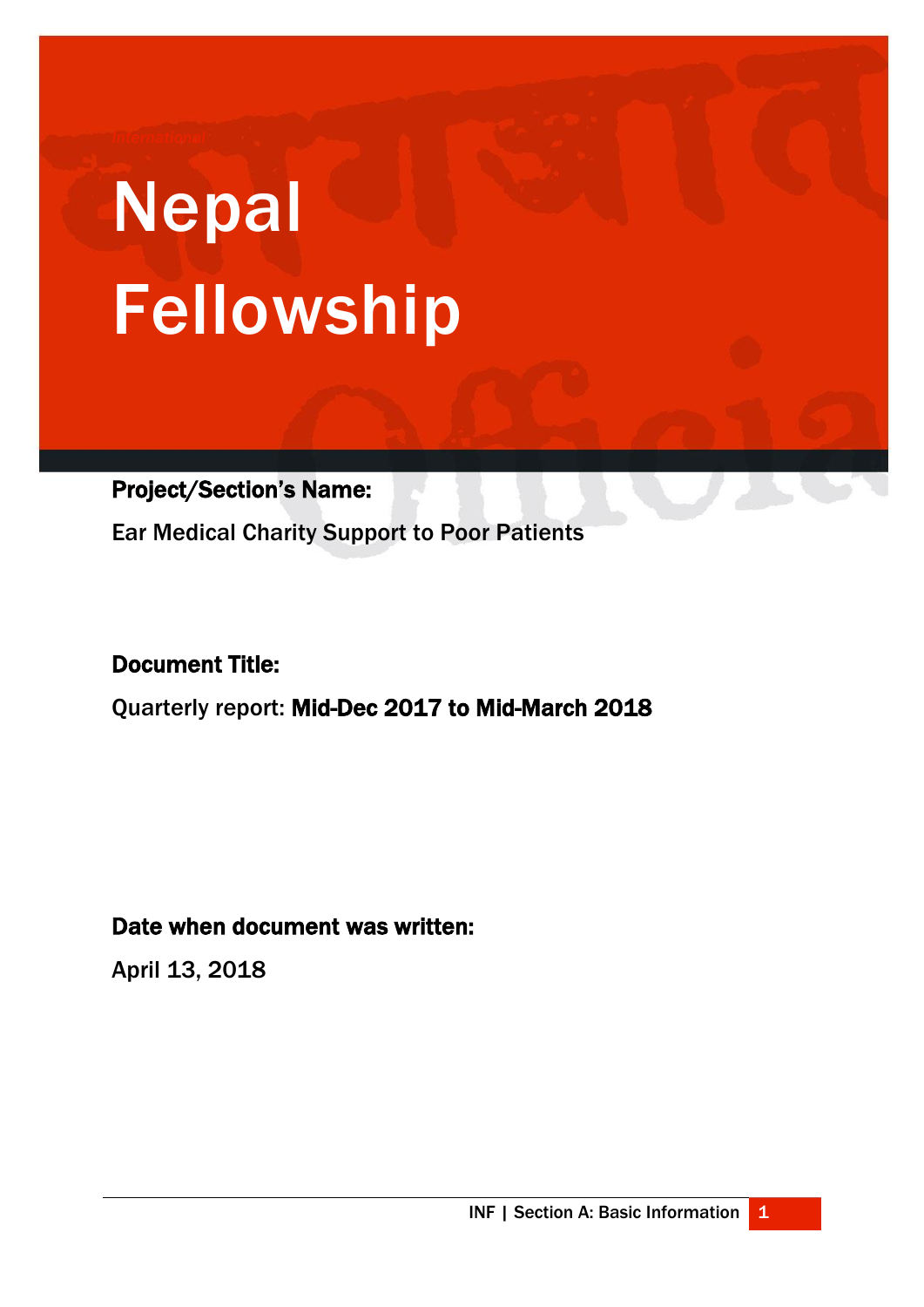# Section A: Basic Information

Contact Details

| <b>Name</b>      | <b>Nalome Rongong</b>                      |
|------------------|--------------------------------------------|
| <b>Job Title</b> | <b>Funding &amp; Marketing Manager</b>     |
| <b>Address</b>   | <b>International Nepal Fellowship</b>      |
|                  | Health Services Department, Pokhara, Nepal |
|                  | <b>PO Box 28</b>                           |
| Tel              | $\div$ +977 [0]61 430950                   |
| E-mail           | fm.manager@health.nepal.inf.org            |
| <b>Website</b>   | www.inf.org                                |

# Name/Role of person approving report:

Dhaka Ram Budha Magar Operations Director INF Nepal Health Services Department

#### Start date of the project:

Mid June 2017

#### Period covered by the report:

Mid-Dec 2017 to Mid-March 2018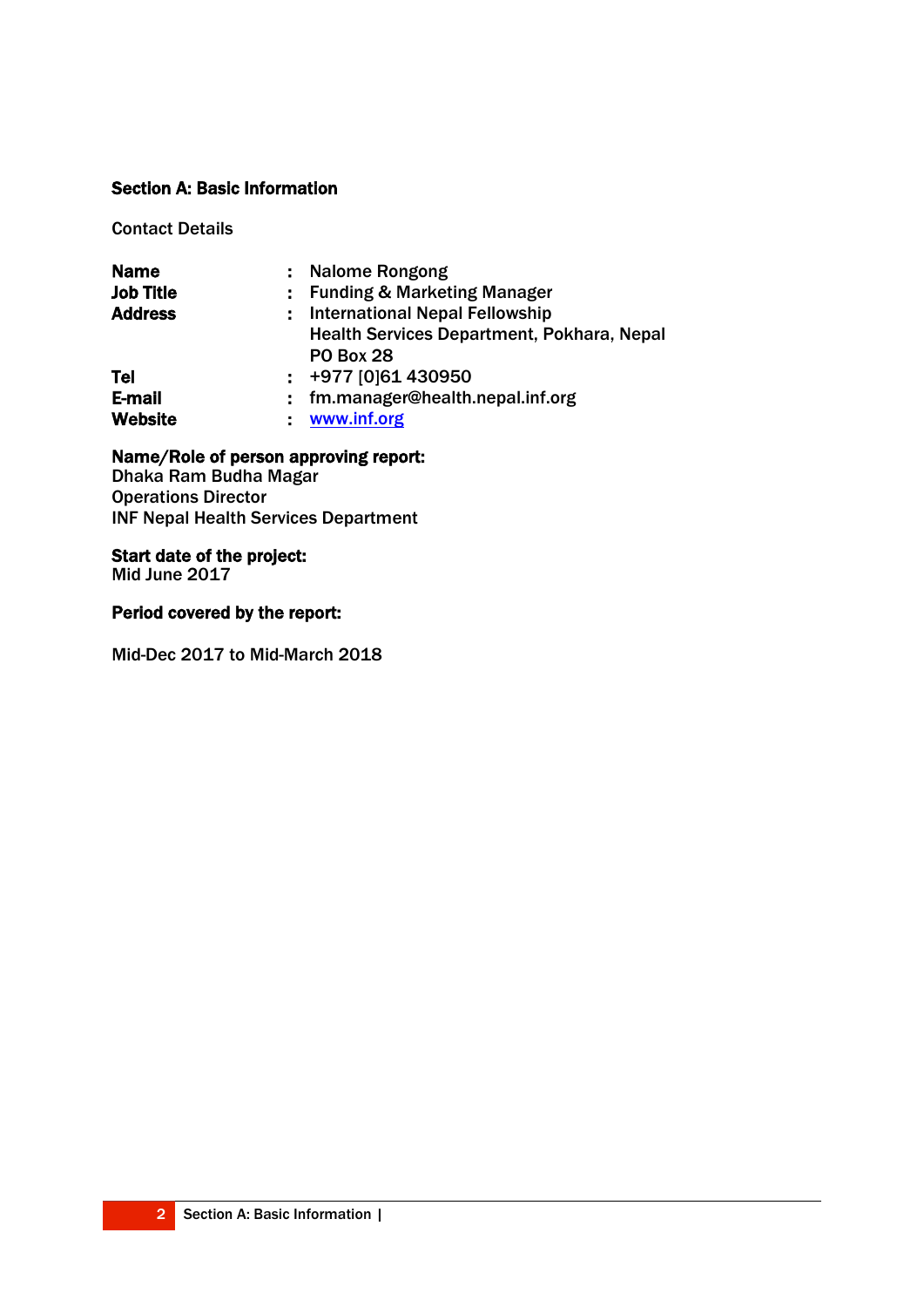#### Situation Update

The Ear Centre of Green Pastures Hospital has been running smoothly. The planned activities for the quarter have been achieved. 2773 patients visited the Out Patient Department (OPD) for check-up and follow up during the reporting quarter. Likewise, 86 patients underwent intermediate, minor and major surgery during the same period.



Figure 2 Hearing Test

#### One Day Ear Camp

A team of 10 medical people and support staff attended a one-day Ear Camp organized by local club, Nawa Aadarsha Community Development Society in Lamachaur Pokhara on 6<sup>th</sup> January 2018. 210 patients were examined during the camp through the Out Patient Department, out of which, 52 had audio tests and 27 people were referred to the GPH Ear Centre for further services, including 3 for surgery.



Figure 1 Dr. Mike examining the patient



Figure 3 Dr. Nirmal Thapa and Eka Dev Devkota during Ear Camp in Lamachaur Pokhara

#### Rolpa Children Follow-up

20 children (one was absent) who underwent their ear surgery in last November 2017 visited the Ear Centre on 24-26 February 2018 for their follow up. The children have improved their hearing and some of the children who need further follow-up will be called after six months for their second follow-up.



Figure 4 20 children from Rolpa for their follow-up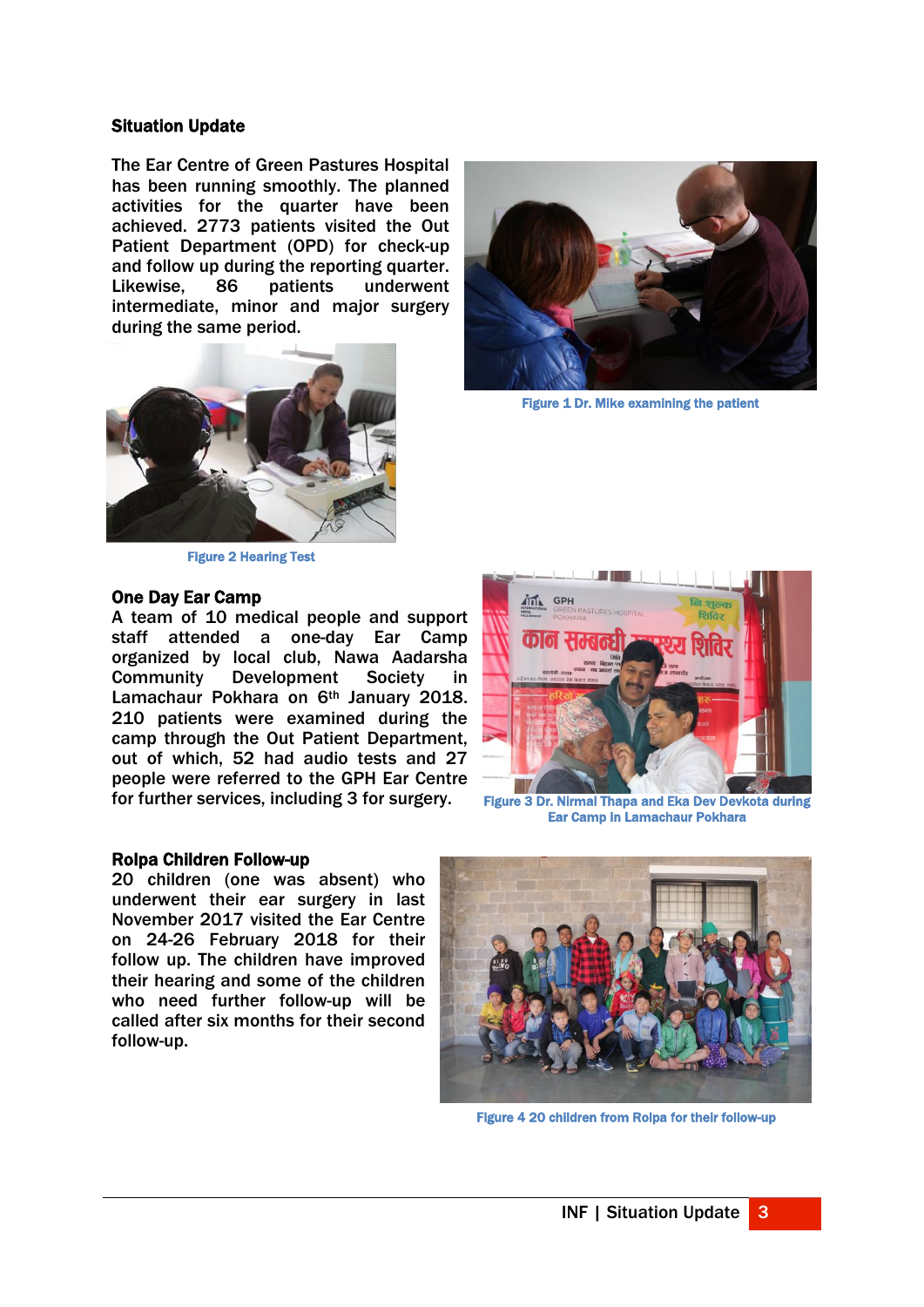#### World Hearing Day 2018

GPH celebrated World Hearing Day on 3 March 2018. A 5km rally was organised from Mahendrapool, central city junction of Pokhara to GP Complex. INFN staff, students and teachers from nursing colleges and deaf school, doctors from Western Regional Hospital and representatives from the World Health Organization attended the rally and carried informative placards along the route. Nepal Police and Nepal Traffic police were

in attendance and supported the celebration by managing all the necessary security and traffic issues during the rally.

Dr. Mike Smith and Mike Sanders presented informative talks related with ear care to all the participants.<br>The rally was an excellent The rally was an excellent opportunity to showcase the facilities at GPH Ear Centre and to provide health education and publicity to the public and to other

health institutions and organizations working with the deaf and ear care.



Figure 8 INF Nepal team with the invited guests.



Figure 5 Nursing College participating the rally with GPH Brand Ambassador- Mr. Karna Das (in black jacket right)



Figure 6 Participation of INF Staff



Figure 7 Dr. Mike sharing the presentation on Ear Care

From Left- Two teachers from Deaf school, Dr. Mike Smith, Dr. Nanda Lal Sikarmi from WHO, Dr. Ganga (Prem) Subedi INF Nepal Executive Director, Representative from Charak Nursing College, Dr. Mike Sanders, Dr. Nirmal Thapa, Mr. Aashish Sharma and Mr. EkaDev Devkota.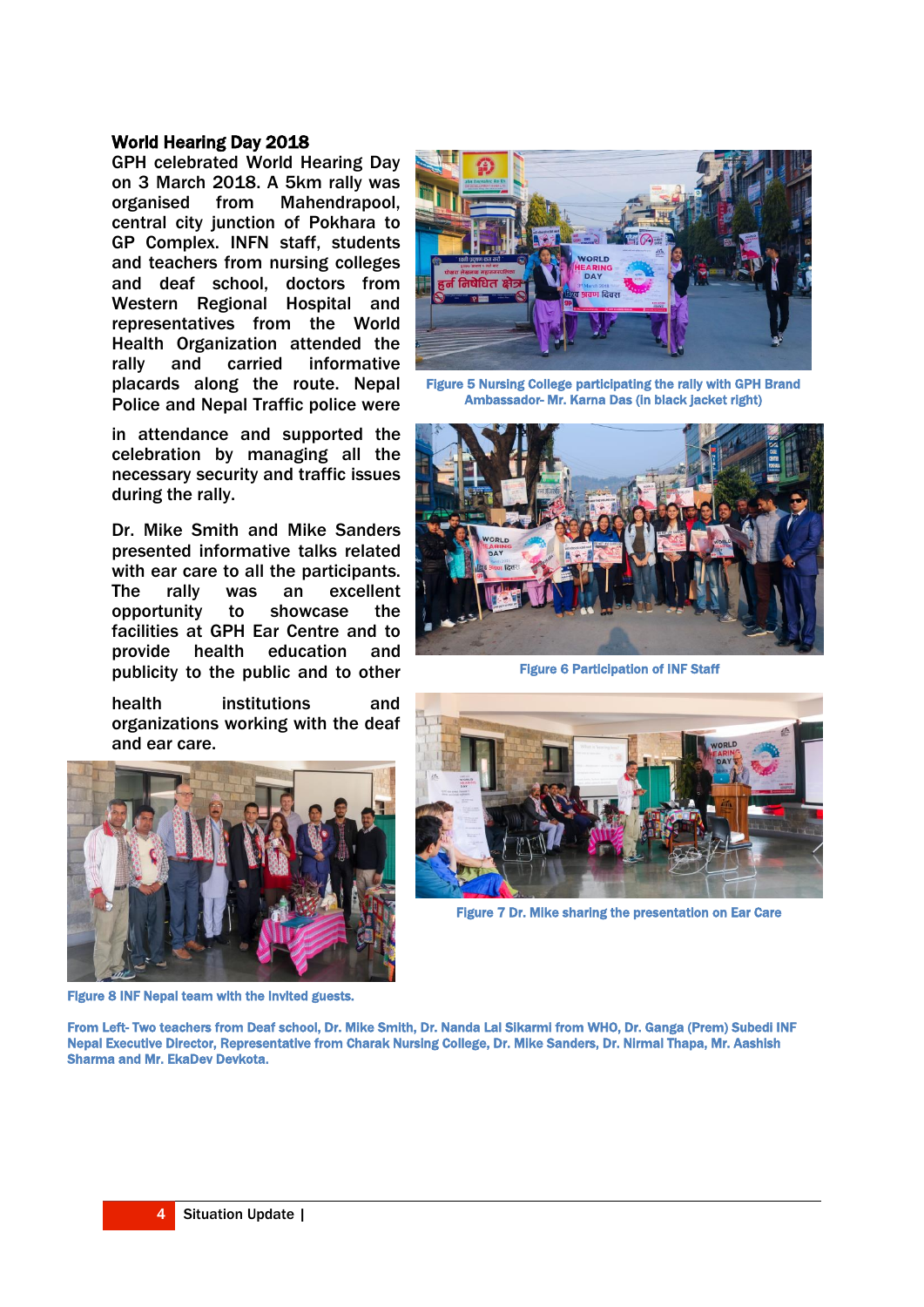## New Staff

There has been recruitment of new surgeon, Dr. Poonam K.C.



Figure 9 Dr. Poonam attending a child patient at OPD

## Quarterly Achievement

20(7M, 13F) persons benefitted during the reporting period with the Medical Charity Support from Ear Aid Nepal (EAN). In total, NRP 236,650 was supported through EAN. The tables below gives more detail of these patients. Through EAN support, patients like Laxmi and Sagar (stories in later section) are able to hear now.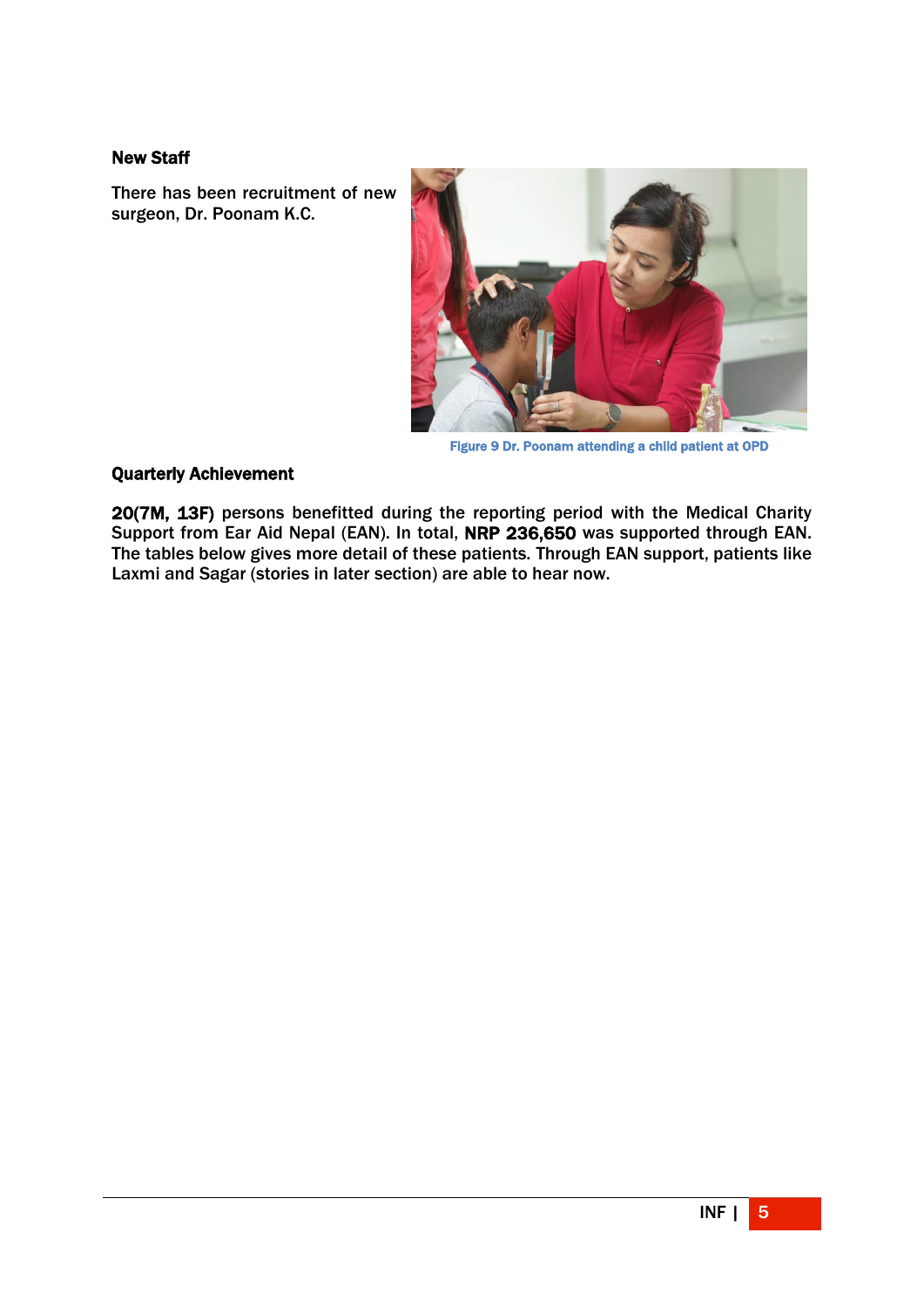# INTERNATIONAL NEPAL FELLOWSHIP (Nepal) GREEN PASTURE HOSPITAL EAR CENTER

Medical Charity support for poor patients



Patient Report: Mid-December 2017 to Mid- March 2018

#### Patient receiving support for Surgery and Hearing Aid

| <b>SN</b>      | <b>Name</b>                    | Home<br><b>District</b> | Age             | <b>Employment</b> | <b>Surgery</b>                                                                                        | <b>Diagnosis</b>                             | <b>EAN</b><br>contribution | <b>Total cost of</b><br>treatment | % of treatment<br>provided |
|----------------|--------------------------------|-------------------------|-----------------|-------------------|-------------------------------------------------------------------------------------------------------|----------------------------------------------|----------------------------|-----------------------------------|----------------------------|
|                |                                |                         |                 |                   |                                                                                                       |                                              |                            |                                   |                            |
| 1              | Jagat Raj<br>Hamal             | Jumla                   | 7               | <b>Student</b>    | T'plasty                                                                                              | Csom Mucosal<br>Tt Dry Wet, R                | 6,450                      | 18,450                            | 35%                        |
| $\overline{2}$ | Laxmi<br><b>Shrestha</b>       | Gorkha                  | 16              | <b>Student</b>    | L T'plasty+Canal Plasty+Meatoplasty La                                                                | L Com(Tt)                                    | 8.000                      | 18,000                            | 44%                        |
| 3              | <b>Hari Silwal</b>             | Kaski                   | 18              |                   | R Premeatal M'plasty                                                                                  | Rt Csom (Tt)                                 | 8,450                      | 15,000                            | 56%                        |
| 4              | Sarita Devi<br>Luitel          | Gorkha                  | 45              |                   | R Attico-Antrostomy, Tyempanoplasty,<br>Ossiculoplasty,<br>Meatoplasty+ Cavity<br><b>Obliteration</b> | <b>Rt Aa Com</b>                             | 25,450                     | 35,450                            | 72%                        |
| 5              | Jamuna Sunar                   | Parbat                  | 35              |                   | Excision Lesion L It + Septum Fracture<br><b>Toward Midline</b>                                       | <b>Hyper Trophic L</b><br>It Dns-R           | 8.000                      | 22,018                            | 36%                        |
| 6              | <b>Bindu</b><br>Adhikari       | <b>Tanahun</b>          | 33              | <b>House Wife</b> | L Wide Attico Antostomy+T Plasty+<br>Remove Granulomataus Inside Lateral<br>S.C.C                     | Csom<br>(Aa)+Lateral<br><b>Canal Erosion</b> | 18.307                     | 37,223                            | 49%                        |
| $\overline{7}$ | Sagar Bastola                  | Kaski                   | 14              | <b>Student</b>    | L Nr Nastoidectomy, T'plasty+O'plasty +<br><b>Portial Cavity</b>                                      | $B/L$ Com (Aa)                               | 37,223                     | 37,223                            | 100%                       |
| 8              | Anisha Poudel                  | Kaski                   | 18              | <b>Student</b>    | L MR Mastoidectomy T'plasty O'plasty<br><b>Cavity Oblitation, (Partial)</b>                           | L $Com(Aa)+Rt$<br>Post Mrm                   | 12,593                     | 37,223                            | 34%                        |
| 9              | <b>Mina Poudel</b>             | Kaski                   | $\overline{36}$ | <b>House Wife</b> | Rt M'plasty+Ossiculoplasty                                                                            | B/L<br>Com<br>$(Tt)+ChI$                     | 13,571                     | 26,723                            | 51%                        |
| 10             | Manisha Buda<br>Magar          | Kaski                   | 16              | <b>Student</b>    | Rt Atticotomy+T'plasty+0'plasty                                                                       |                                              | 16,402                     | 37,223                            | 44%                        |
| 11             | Sar Kumari<br>Chantyal         | Kaski                   | 25              |                   | L T'plasty                                                                                            | B/L<br>Com<br>Tt+Chl                         | 5,926                      | 16,223                            | 36%                        |
| 12             | Jau Maya<br>Ghimire            | Kaski                   | 51              | <b>House Wife</b> | L T'plasty+O'plasty                                                                                   | B/L<br>Com<br>Tt+Severe                      | 18,783                     | 26,723                            | 70%                        |
| 13             | Surakchya<br>Khadka            | <b>Dhanusa</b>          | 14              | <b>Student</b>    | Very Wide Attico Antrostomy +<br>L<br>T'plasty + O'plasty + Meatoplasty +<br>Cavity                   | L Aa Csom                                    | 10.058                     | 40.058                            | 25%                        |
|                | <b>Support for Hearing Aid</b> |                         |                 |                   |                                                                                                       |                                              |                            |                                   |                            |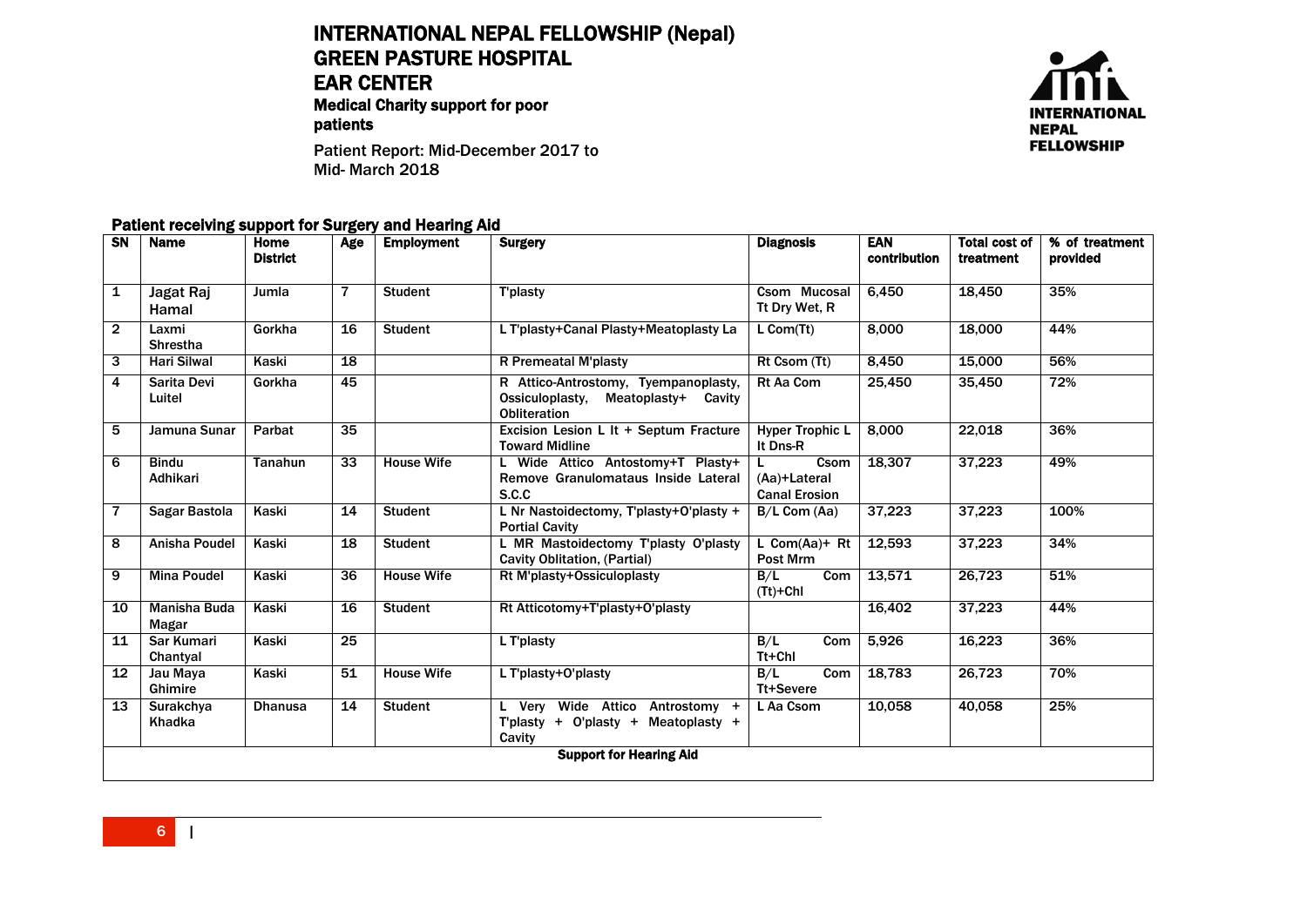| 14 |                              |                |    |               |               |                     |         |         |      |
|----|------------------------------|----------------|----|---------------|---------------|---------------------|---------|---------|------|
|    | Kabiraj Thapa                | <b>Baglung</b> | 58 | Not known     | Advance 1 ear | <b>Hearing loss</b> | 5000    | 5000    | 100% |
| 15 | Dilli Ram                    |                |    |               |               |                     |         |         |      |
|    | <b>Bastola</b>               | Kaski          | 65 | No occupation | Basic 1 ear   | <b>Hearing loss</b> | 6500    | 8000    | 81%  |
| 16 | Laxmi Pariyar                | Kaski          | 62 | Housewife     | Advance 1 ear | <b>Hearing loss</b> | 5670    | 5670    | 100% |
| 17 | Lal Kumari<br>Sunar          | Kaski          | 60 | No occupation | Basic 1 ear   | <b>Hearing loss</b> | 7924    | 8820    | 90%  |
| 18 | <b>Mukta</b>                 |                |    |               |               |                     |         |         |      |
|    | <b>Bahadur</b><br>Sunar      | Kaski          | 65 | No occupation | Basic 1 ear   | <b>Hearing loss</b> | 7924    | 8820    | 90%  |
| 19 | <b>Dhan Bahadur</b><br>Sunar | Kaski          | 75 | No occupation | Basic 1 ear   | <b>Hearing loss</b> | 7924    | 8820    | 90%  |
| 20 | Radhika<br>Lamichane         | Lamjung        | 46 | Housewife     | Basic 1 ear   | <b>Hearing loss</b> | 6495    | 8820    | 74%  |
|    | <b>Total</b>                 |                |    |               |               |                     | 236,650 | 354,706 |      |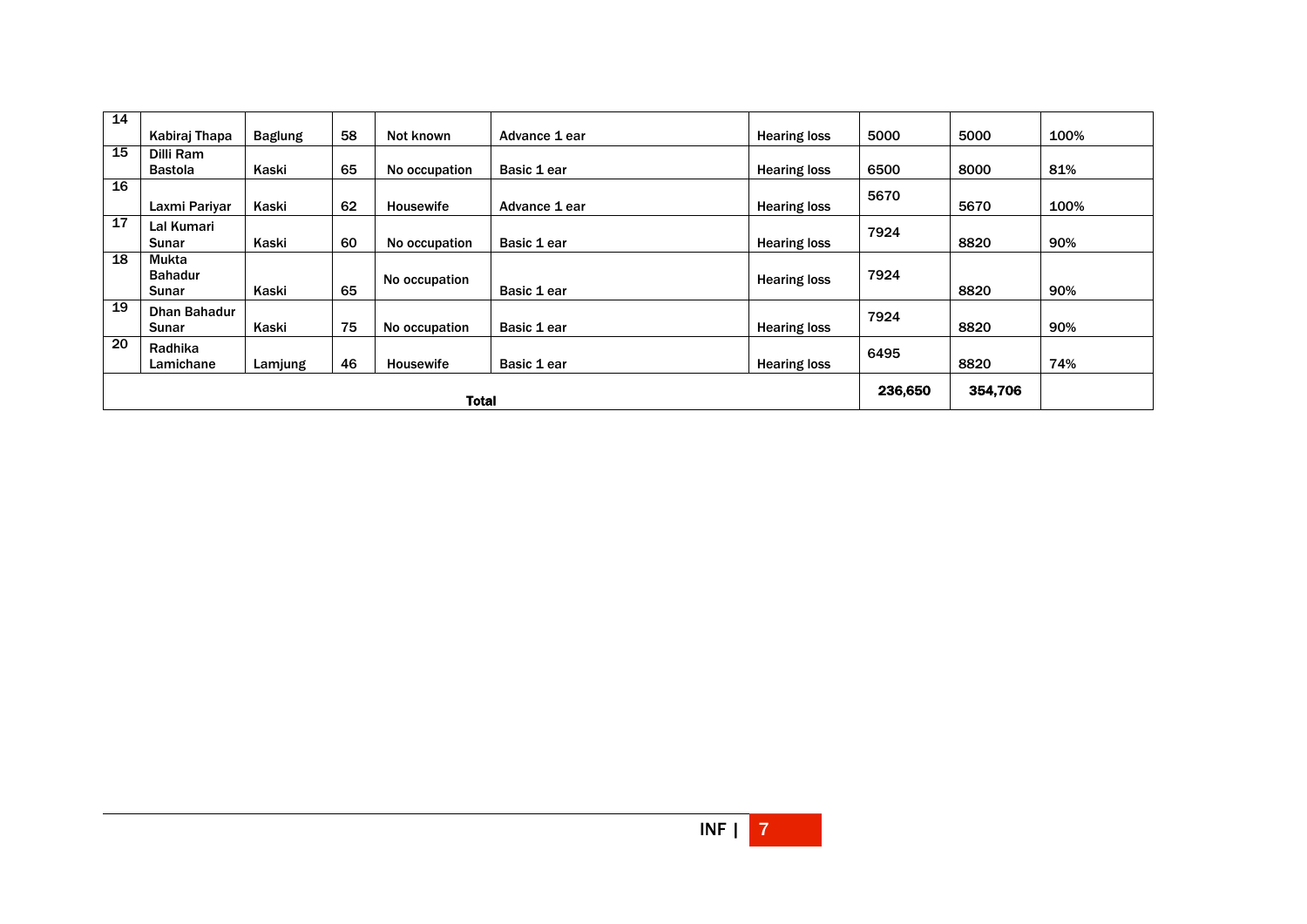# Appendix 1: Case Stories

## Case Story 1

Laxmi Shrestha (16 years) finally got rid of the pain which has been accompanying her since her childhood. She underwent surgery on her left ear at the GPH Ear Centre on 3rd January 2018.

Laxmi is the second of her parents' three daughters. She used to have constant discharge of mucus from her left ear with low hearing ability. The parents were consulting a pharmacist instead of proper



medical solution which was not helping Laxmi.

Low hearing ability had become a hindrance to the  $11<sup>th</sup>$  grader student. The parents were worried but also lacked resources to cure their daughter's agony. One day, Laxmi's father, Durga Shrestha, heard about the services offered by GPH Ear Centre on the radio. The father made up his mind to take his daughter there which turned out to be the wisest decision of his life.

The surgery has helped Laxmi. "There is no discharge and she can hear now" shared Durga Shrestha over telephone with Ear Centre staff on 5th of April 2018.

The family is grateful towards the hospital for the support. Their house which was affected during massive earthquake of 2015 is being reconstructed through government's aid. The family is now having happy time together with their worries gone.

# Case Story 2

Sagar Bastola (14 years) is sixth grader student. He is from nearby village of Pokhara Valley. He had hearing problem since his childhood. There used to be constant discharge of mucus from both of his ears. His family couldn't help him due to their poor economic status and relied on local and home remedies which didn't help the boy.

Sagar's parents heard about the GPH Ear camp from their neighbor. The need for surgery of both his ear was diagnosed during the camp. Later after a week, Sagar underwent surgery of his left ear first.



Upon follow-up with Sagar's brother by phone, it is known that Sagar's condition has now become better. There is no discharge of fluid and his hearing ability is now restored. The family is planning to visit the hospital soon for follow-up and to get